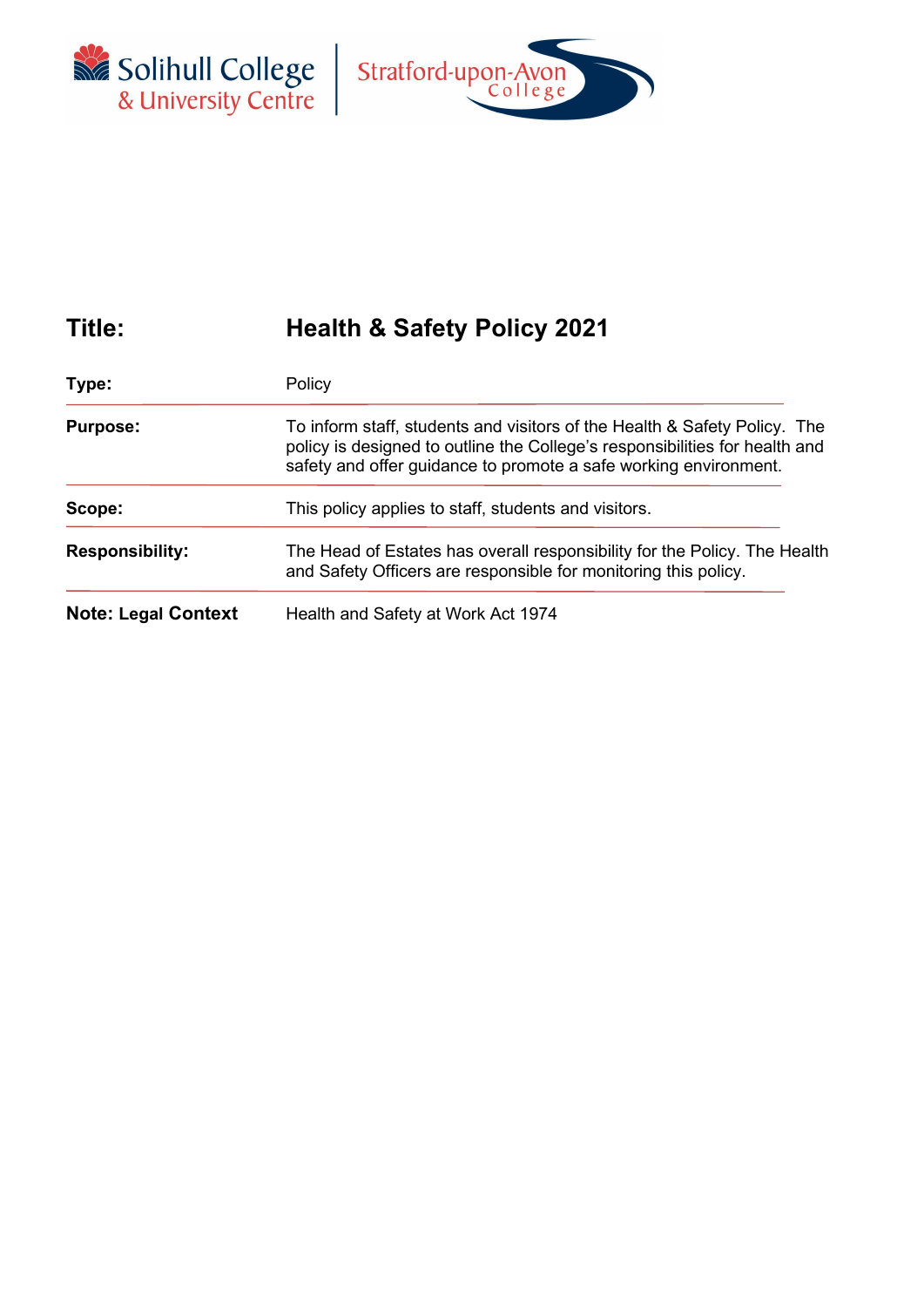## **Health & Safety Policy 2021**

## **HEALTH AND SAFETY POLICY**

#### **CONTENTS**

- A. Health and Safety Policy Statement
- B. Health and Safety Policy
	- Section 1 Organisation for carrying out the policy
	- Section 2 Responsibilities

## Section 3 – Arrangements and Procedures

Section 4 – Health and Safety Committee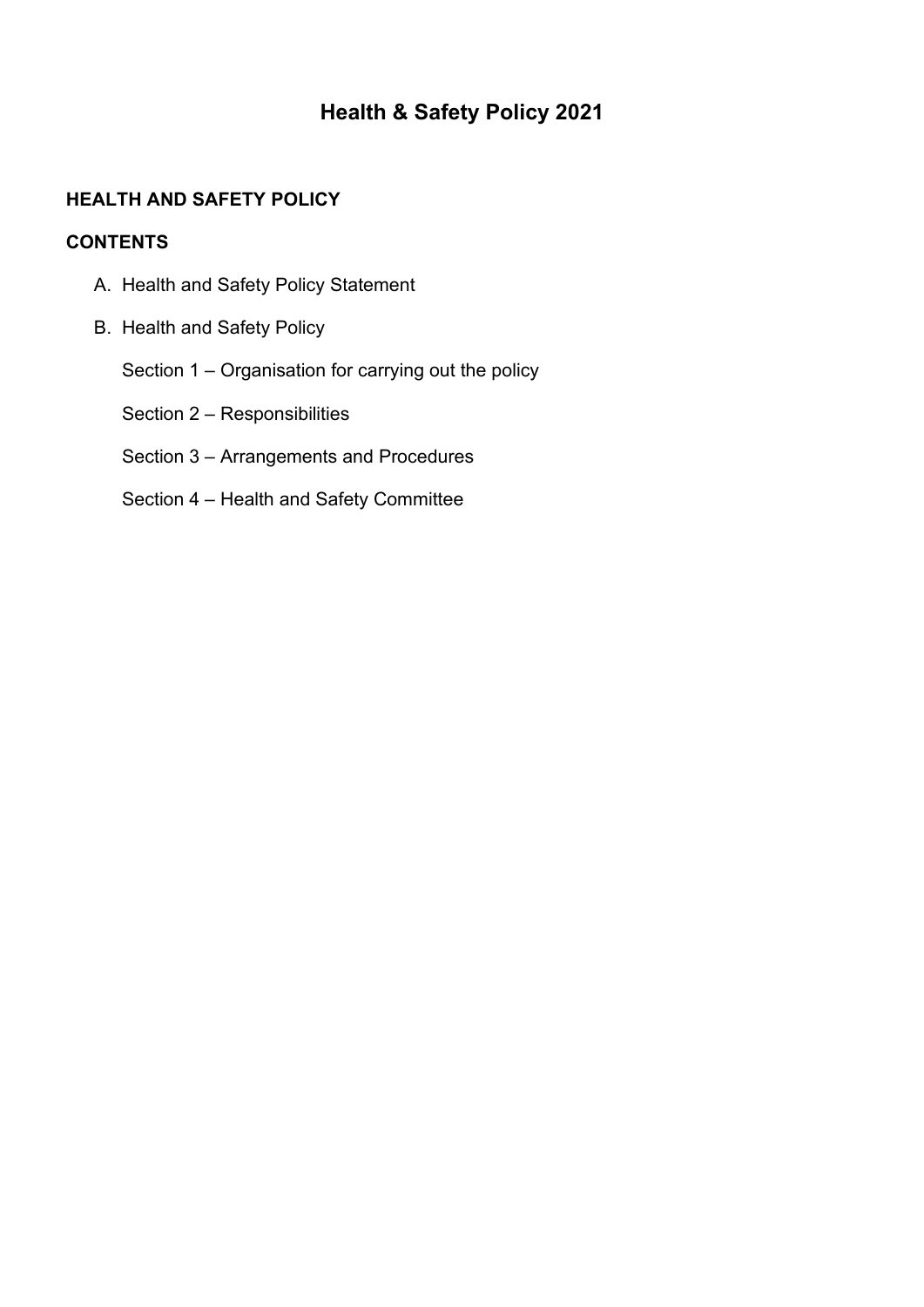## **HEALTH AND SAFETY POLICY STATEMENT**

In pursuit of excellence in all its undertakings, the Corporation recognises and is committed to ensuring the health, safety and welfare of all its employees, learners, visitors and others who may be affected by its activities.

The Corporation recognises and accepts these duties and wishes to promote the "safe learner "concept as laid down by the Education and Skills Funding Agency (ESFA). The Corporation's policy is to achieve and maintain high standards of health, safety and welfare that comply fully with the Health and Safety at Work Act 1974 and related legislation.

To meet its responsibilities for health and safety, the Corporation will, so far as is reasonably practicable, take steps, which include arrangements for:

- The identification of hazards and assessment of risks and agreed control measures;
- Promoting safety awareness and developing a positive health and safety culture in the College;
- Making available sufficient information, instruction, training and supervision to enable all employees and learners to avoid hazards and contribute actively to their own health and safety at work;
- Maintaining the College's premises in a condition that is safe and without risks to health;
- Encouraging effective consultation with employees on health and safety matters; and
- Publish the health and safety policy statement and keep it annually under review and revised where necessary.

Although a prime responsibility for health and safety is placed on the employer, staff are reminded that they have duties under the health and safety legislation to co-operate with the employer and to take reasonable care for the health and safety of themselves and others.

This policy statement will be communicated to all employees by publication on the College Website and staff hub and a copy will be made available to any employee for inspection via their department.

Lindson Stewart

Signed: ………

Lindsey Stewart Acting Principal

 27/01/2022 Date: ………………………………………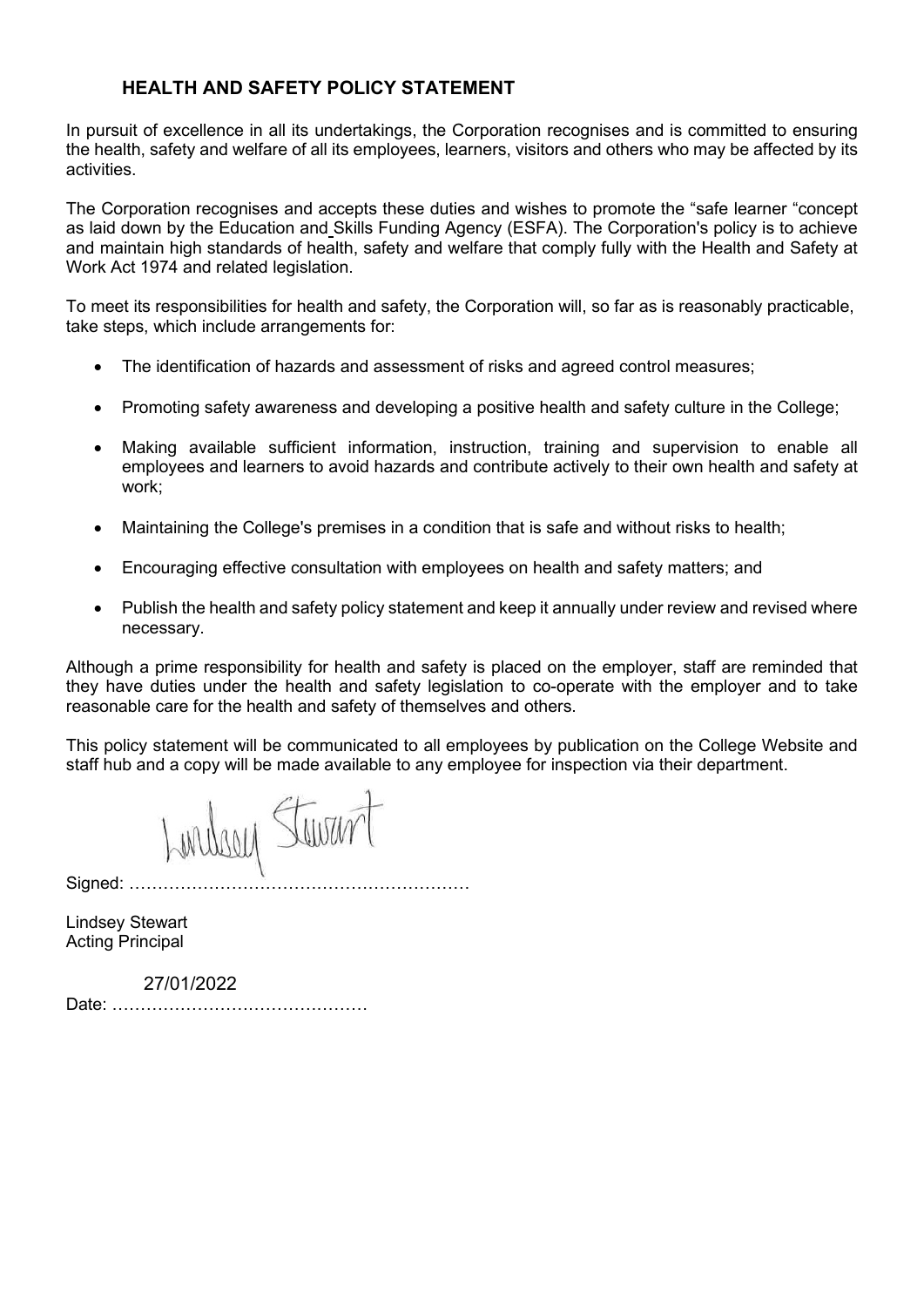## **A. HEALTH AND SAFETY POLICY**

## **1. Organisation for carrying out the policy**

### **Corporation**

The Corporation accepts full responsibility for health and safety in the College. It will seek to ensure, through the Principal, that the policy statement is widely available and effectively implemented by all managers and staff.

The Corporation will nominate a governor whose function will be to report to the Board on Health and Safety matters. Responsibility regarding health and safety management will remain with all Governors.

#### **2. Responsibilities**

#### Principal

The Principal, with assistance from the College Management Team (CMT), is responsible for the safe functioning of all College activities. The Vice Principal Finance has executive responsibility for Health and Safety. The Head of Estates has designated responsibility for health and safety matters. The Principal will, so far as is reasonably practicable:

- Monitor the effectiveness of the health and safety policy in connection with the work of the College and report annually to the Corporation;
- Consult with managers responsible for health and safety matters;
- Ensure that members of the CMT and other managers understand their health and safety responsibilities and encourage the effective management of health and safety in the College;
- Promote the active participation and co-operation of all managers and staff in implementing the health and safety policy; and
- Take steps to ensure that consideration is given to the health and safety implications of changes in College policies, systems and the curriculum.

*(Note: Appendix 1 Flowchart has been removed to improve accessibility of the policy)*

#### College Management Team (CMT)

The CMT will be responsible to the Principal for:

- The facilitation and assistance with the implementation of the health and safety policy within their areas of responsibility;
- Arranging for the dissemination of the relevant information on policies, procedures and systems in connection with the health and safety arrangements within their areas of responsibility;
- Co-coordinating the preparation and review of risk assessments for activities within their areas of responsibility;
- Identifying and implementing the training needs of their staff in connection with health and safety;
- Designating competent persons to carry out all statutorily required examinations and tests of specialist equipment in areas of vocational curriculum;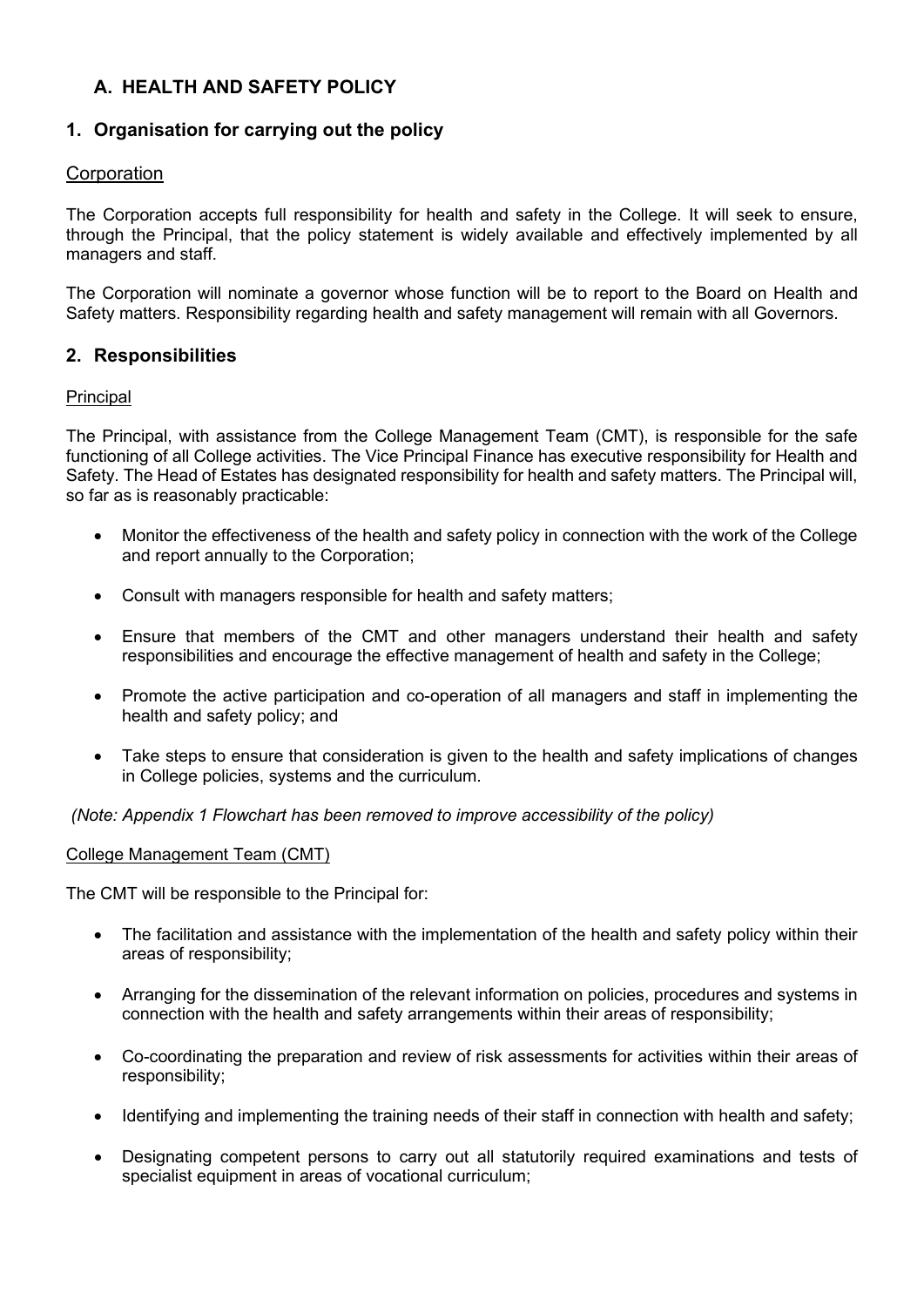- Ensuring management health and safety inspections are carried out and actions implemented in line with College procedures;
- Ensuring that staff, for which they are responsible, are aware of the high priority the College gives to health and safety matters; and
- Seeking advice on health and safety from the Facilities Manager and the Health and Safety **Officers**

#### Vice Principal Finance

The Vice Principal Finance will be responsible to the Principal for:

- Ensuring that sufficient and suitable resources are made available to enable the implementation of the Health and Safety Policy;
- The general oversight of health and safety management in the College; and
- The member of the executive team with responsibility for Health and Safety.

#### Head of Estates

The Principal's responsibility for day-to-day management of health and safety will be delegated to the Head of Estates who will be supported and assisted by the Health & Safety Officers. The Head of Estates will:

- Facilitate and assist with the implementation of the health and safety policy;
- Advise the Principal and CMT on the measures necessary to comply with statutory requirements and to deal with any issues related to health and safety;
- Chair the Health and Safety Committee;
- Monitor, with the assistance of the Health and Safety Officers, the effectiveness of the health and safety policy and report to the CMT and other managers as appropriate;
- Ensure, with the Health & Safety Officer**s**, that the policy guidance and procedures is in place for the effective management of health and safety within the College;
- Be responsible for the oversight of health and safety arrangements in connection with maintenance and building work at College premises;
- Ensure that contractors undertaking building and maintenance work have suitable health and safety policies and procedures in place and comply with the College's health and safety procedures for contractors:
- Ensure that fixed electrical and gas installations, pressure systems and other fixed equipment are inspected by a competent person as required by the relevant regulations and that appropriate records are maintained;
- Arrange the monitoring of testing and inspection of the College water supply in relation to Legionella Testing requirements under L8 Approved code of Practice 4<sup>th</sup> Edition.
- Ensure that the College fulfils its responsibilities in relation to Regulatory Reform (Fire Safety) order 2005.
- Arrange the inspection and testing of general portable electrical equipment and maintain appropriate registers;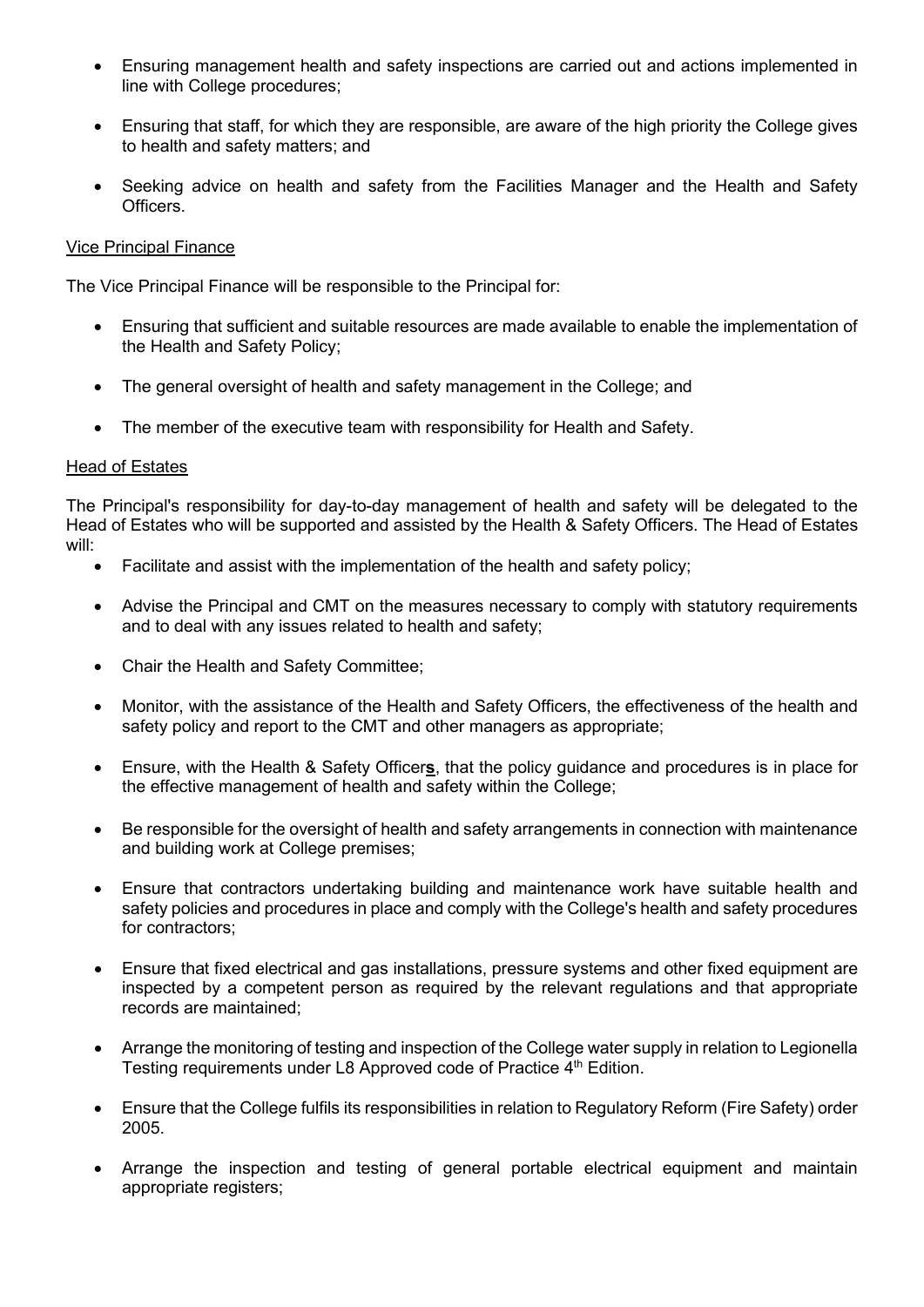- Ensure that the College fulfils its responsibilities under the Construction (Design and Management) Regulations and any other relevant legislation;
- Ensure with the Health and Safety Officers, that the asbestos register and any other requirements laid down in the regulations are completed;
- Organise regular College health and safety inspections with the Health and Safety Officers and prioritise and approve the action required;
- Periodically review emergency procedures with the Health and Safety Officers including fire and first aid; and
- Co-ordinate, in conjunction with the Health and Safety Officers and the appropriate managers, the disposal of hazardous waste;

#### Health and Safety Officer**s**

The Health and Safety Officers will:

- Advise and assist the Head of Estates on current, new and pending legislation;
- Advise all managers, supervisors and staff of their responsibility for health and safety, and implementing the Health and Safety Policy and on the standards the College expects for health and safety;
- Advise managers, supervisors and staff on the completion of the appropriate risk assessments in accordance with the Management of Health and Safety at Work Regulations, the Control of Substances Hazardous to Health Regulations, and other relevant regulations and maintain a central register of completed assessments;
- Disseminate the content and results of College health and safety inspections and monitor that approved recommendations are implemented;
- Co-ordinate, in conjunction with the Vice Principal HR & Student Services, and other managers, the training of staff on health and safety matters;
- Check that records of health and safety training are maintained;
- Monitor that competent person designated by College management carry out all statutorily required examinations and tests of equipment and that records are kept available for inspection;
- Ensure that records of fire drills and fire alarm testing are maintained and monitor the records for each Campus;
- Ensure that records are kept of reportable injuries and dangerous occurrences, for their statutory reporting to the Health and Safety Executive and other relevant bodies (i.e. ESFA);
- Investigate where appropriate, any accident or incident and report the findings and necessary remedial action accordingly;
- Oversee the implementation of first aid arrangements and procedures;
- To prepare and co-ordinate the College Health and Safety Plan and produce performance indicators and statistical data for consideration of the CMT; and the Health and Safety Committee.
- Review periodically the fire evacuation procedures at the appropriate site and maintain records of fire drills and fire alarm testing.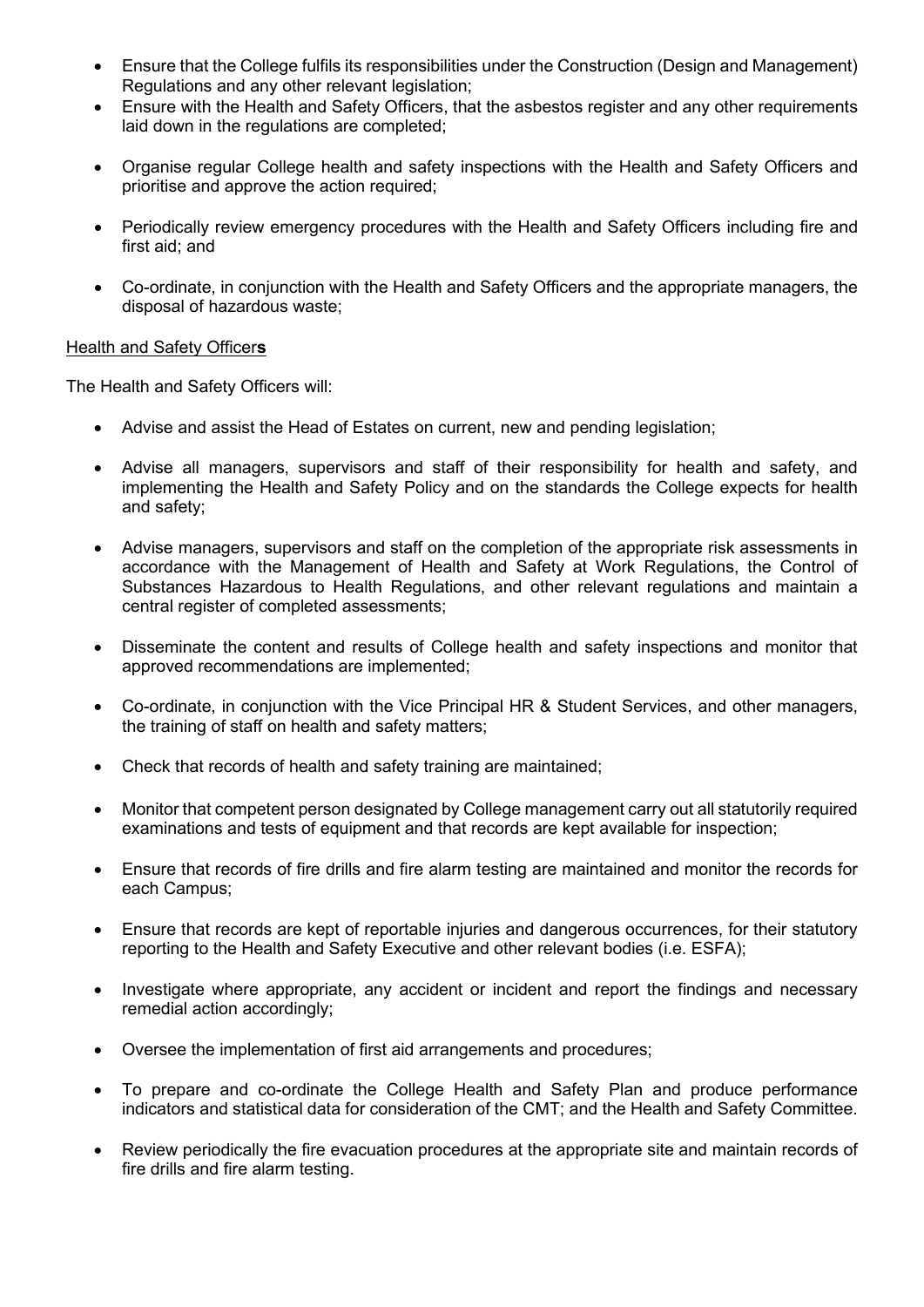#### Managers and Supervisors

Managers and supervisors are required to:

- Monitor the effectiveness of the health and safety policy on a day-to day basis and report periodically to the Facilities Manager and the Health & Safety Officers;
- Ensure that their area of responsibility is managed for health and safety purposes according to the standards in the policy, to minimum statutory standards and to other appropriate standards that may be set by the College;
- Ensure that the staff for whom they are responsible understand the practical aspects of this policy and the various statutory requirements that apply within their areas of responsibility;
- Monitor, with the assistance of the Health and Safety Officers, the effectiveness of the health and safety policy and report to CMT and other managers as appropriate;
- Be responsible for ensuring that their staff are aware of the high priority that should be given to ensure a safe and healthy working and learning environment for themselves, other staff and students;
- Draw up, maintain and review the risk assessments for their areas required under the Management of Health and Safety at Work Regulations, and the Control of Substances Hazardous to Health Regulations, and draw up and implement Health and Safety Management Plans for their areas of work;
- Report any damage or defects in plant, machinery, equipment or buildings and take effective measures to deal with any related hazards;
- Report to the Health and Safety Officers any accidents, incidents, near misses or damage for appropriate investigation;
- Nominate the appropriate members of staff to co-ordinate health and safety matters in their area of responsibility and carryout Health and safety Inspections;
- Ensure, where appropriate and in consultation with the Health and Safety Officer**s** that any necessary supplementary policies are drawn up and implemented for their area of responsibility, particularly in connection with specialist teaching activities;
- Draw up, implement and maintain any necessary detailed arrangements or systems for safe working;
- Arrange and carry out health and safety inspections at least once per term, for their area of responsibility and implement agreed measures;
- Where appropriate, be responsible for ensuring that guarding, interlocking and other safety devices for machinery and equipment are checked and that records are kept available; and
- Maintain health and safety manuals and records for their areas of responsibility.

In addition, managers and supervisors with site responsibilities are responsible for the operational oversight of health and safety arrangements at the appropriate site.

Managers and supervisors are encouraged to seek advice and support in connection with their health and safety responsibilities from the Head of Estates and the Health and Safety Officers.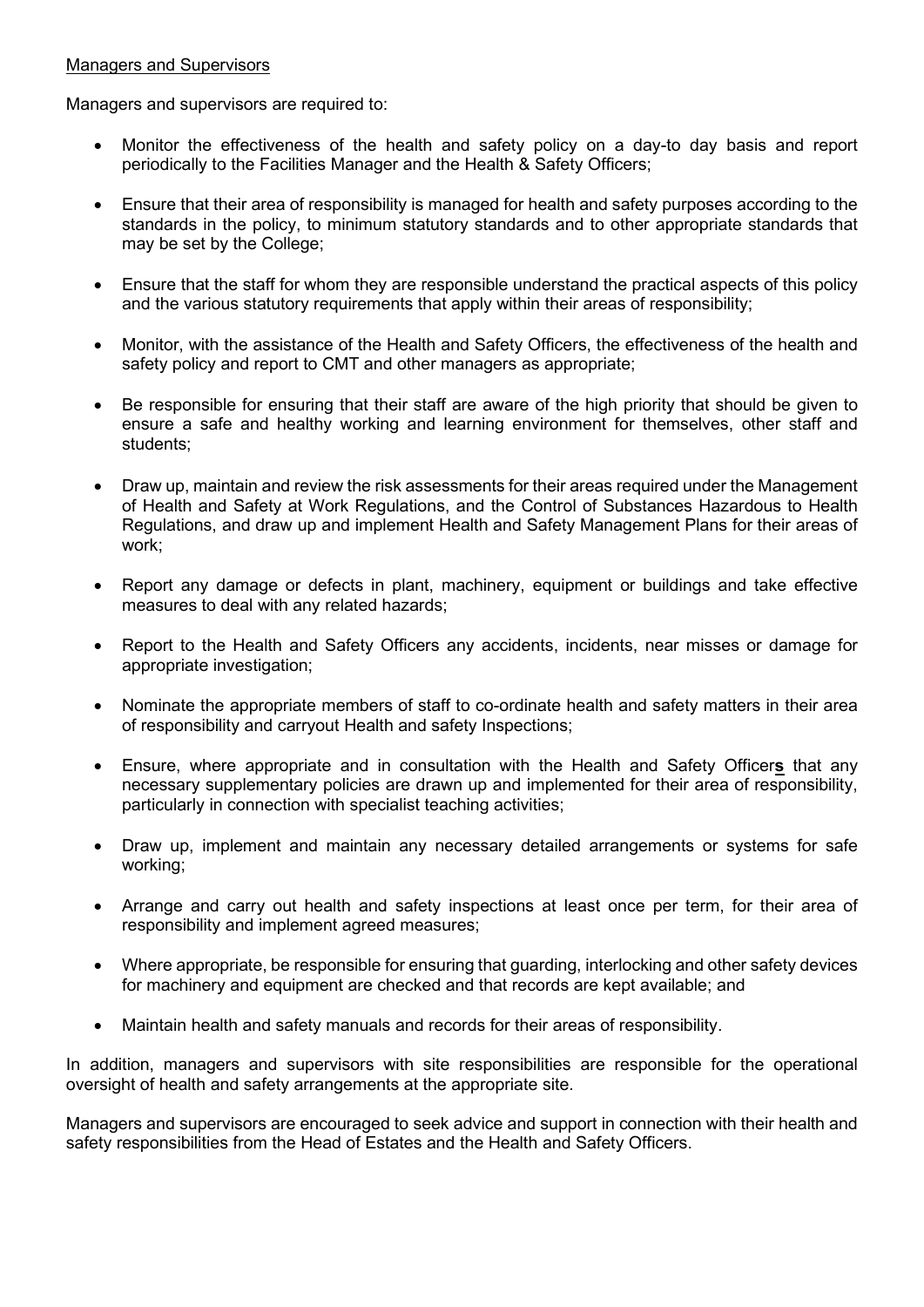## **Staff**

All staff have duties and responsibilities in connection with health and safety at work and in particular:

- Under the Health and Safety at Work Act 1974:
	- i) It is the duty of every employee while at work:
		- − To take reasonable care for the health and safety of themselves and of other people who may be affected by their acts or omissions at work; and
		- − To co-operate with the employer or any other person so far as is necessary to enable the employer or other person to perform or comply with any relevant statutory duty or requirement.
	- ii) No person shall intentionally or recklessly interfere with or misuse anything provided in the interests of health, safety or welfare in pursuance of the relevant statutory provisions.
- Each employee must comply with the requirements of relevant health and safety legislation and of this policy statement and with College rules and arrangements for health and safety.
- Each employee must report all accidents, incidents and damage to their immediate manager.
- Each employee must comply with their duties under the Management of Health & Safety at Work Regulations, by informing the appropriate College manager of:
	- − Any work situation, which represents a serious and imminent danger to health and safety; and
	- − Any shortcomings in the College's protection arrangements for health and safety.
- Each employee must wear and use any personal protective equipment and safety devices that are provided by the College for their protection; and
- Encourage students to learn and behave so that they avoid causing danger or injury to themselves, other students, staff or visitors.

#### **3. Arrangements and Procedures**

The Corporation intends that this section of the policy statement should set out the arrangements for carrying out the functions described in section 2. The arrangements form part of this policy and are available separately: They will be kept under review by the Vice Principal Finance and revised as and when necessary.

### **4. Health and Safety Committee**

The Health and Safety Committee is an integral part of the health and safety arrangements of the College at all of its sites. It has the role assigned to it by the Principal. It may make recommendations to CMT and these recommendations will be considered with the aim of reaching an acceptable decision.